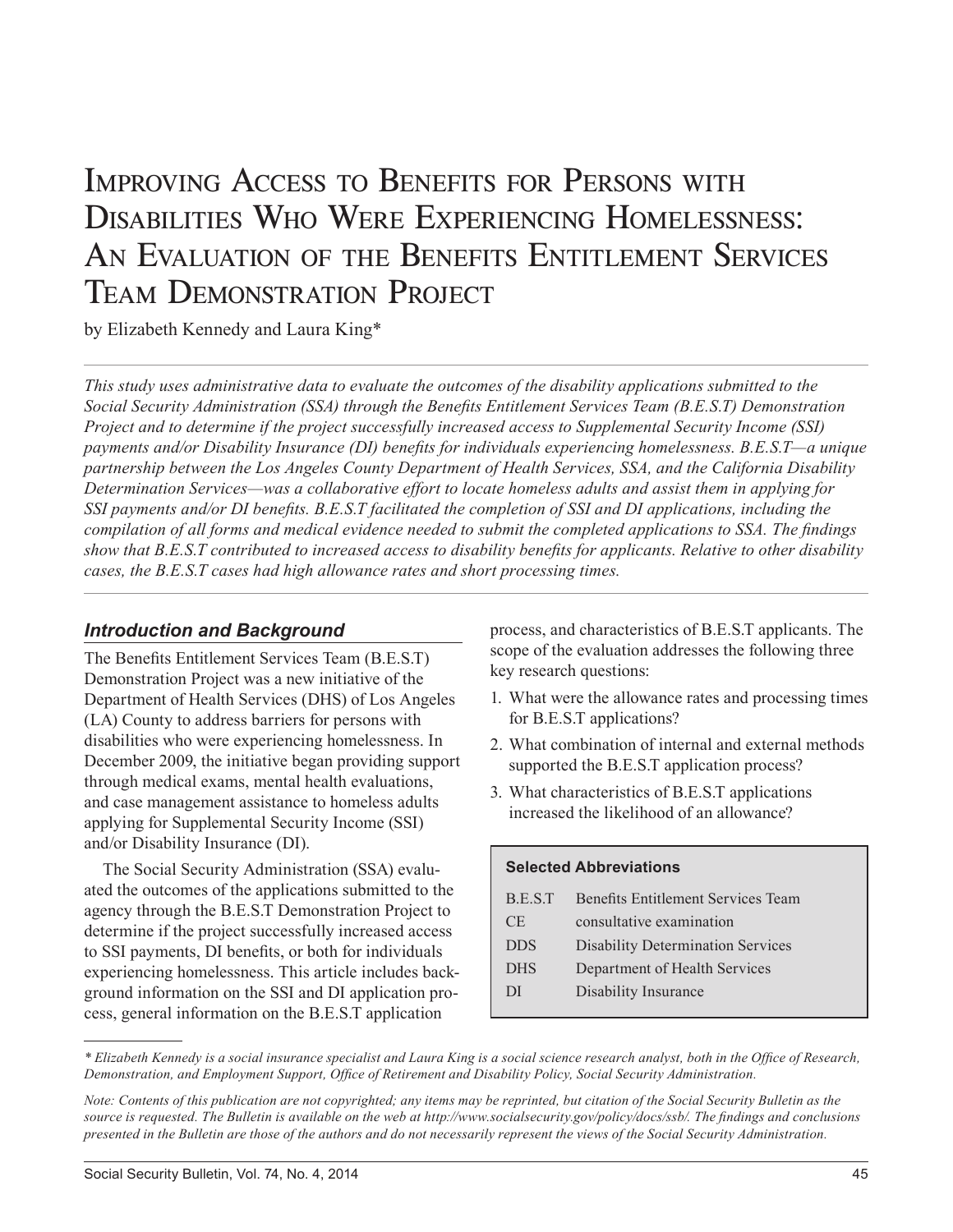| <b>Selected Abbreviations-Continued</b> |                                |  |
|-----------------------------------------|--------------------------------|--|
| F <sub>O</sub>                          | field office                   |  |
| $L^A$                                   | Los Angeles                    |  |
| <b>MBR</b>                              | Master Beneficiary Record      |  |
| <b>MER</b>                              | medical evidence of record     |  |
| <b>SSA</b>                              | Social Security Administration |  |
| <b>SSI</b>                              | Supplemental Security Income   |  |
| <b>SSN</b>                              | Social Security number         |  |
| <b>SSR</b>                              | Supplemental Security Record   |  |
|                                         |                                |  |

## *Homelessness and Disability*

LA has one of the largest homeless populations in the United States. According to the *2009 Greater Los Angeles Homeless Count Report*, LA County had 48,053 homeless individuals<sup>1</sup> on a given night (LAHSA 2009). About a quarter of those individuals experienced chronic homelessness, which means that they had a disabling condition and were experiencing long-term homelessness.2

The United States Interagency Council on Homelessness, which is composed of 19 departments and agencies including SSA, has set a goal to end chronic homelessness by 2015 (as of the publication date of this article). Increasing access to SSI/DI benefits and other mainstream resources not specifically targeted to persons experiencing homelessness is essential to meeting that goal. SSI/DI benefits can help reduce the number of disabled individuals experiencing homelessness by providing income for housing and access to health insurance through Medicaid or Medicare.

However, an inability to document a disability can be a major barrier to individuals experiencing homelessness receiving the SSI payments and/or DI benefits to which they otherwise would be entitled. Individuals experiencing homelessness often have difficulty providing the evidence required to document a disability because they do not have well-established physical or mental health records. Many of those individuals do not have access to consistent care because they have no health insurance or other health benefits. After application, it can be difficult for persons experiencing homelessness to receive mail or phone calls, and the lack of income creates difficulties in obtaining transportation to appointments.

Staff members of agencies that assist individuals experiencing homelessness sometimes assist those persons with the SSI and DI application process as part of their professional role. The B.E.S.T Demonstration

Project—a collaborative effort to locate homeless adults and assist them in applying for SSI payments and DI benefits—was a unique partnership between the LA County DHS, SSA, and the California Disability Determination Services (DDS).

The project began on December 1, 2009, and ended on October 1, 2013. LA County had existing services that provided health care to individuals experiencing homelessness, but a main goal of B.E.S.T was to improve access to SSI/DI benefits by addressing barriers those individuals faced, especially the lack of medical documentation of their disability.

The LA County DHS funded B.E.S.T through a contract to a federally qualified health center, the John Wesley Community Health Institute, which had expertise in serving homeless clients. The collaboration between doctors, case managers, DHS administrative staff, and specific personnel at SSA and the DDS resulted in positive outcomes for the applicants. The LA County DHS worked with SSA, the DDS, and other LA County government offices throughout the demonstration to address issues of implementation, funding, and areas for improvement. The DHS had an administrative staff person dedicated solely to B.E.S.T, who provided policy oversight; dayto-day support, oversight, and assistance to the B.E.S.T team members; and who monitored weekly reports to ensure timely submission of cases by B.E.S.T staff.

## *SSI and DI Application Process*

The SSI program makes payments to individuals with a qualifying disability and limited income and resources; the DI program provides benefits to eligible disabled workers and their eligible family members. Section 223 of the Social Security Act defines disability as, "the inability to engage in any substantial gainful activity by reason of any medically determinable physical or mental impairment which can be expected to result in death or which has lasted or can be expected to last for a continuous period of not less than 12 months." In addition to meeting that definition of disability, individuals must have worked long enough and paid Social Security taxes to be "insured" and qualify for DI benefits.

The disability determination process begins when the applicant completes forms and submits them to an SSA field office (FO), which verifies nonmedical eligibility requirements and sends the case to a state DDS office if the applicant meets nonmedical eligibility requirements. The SSI program is means tested and requires income and assets below certain levels; the DI program, on the other hand, requires a certain number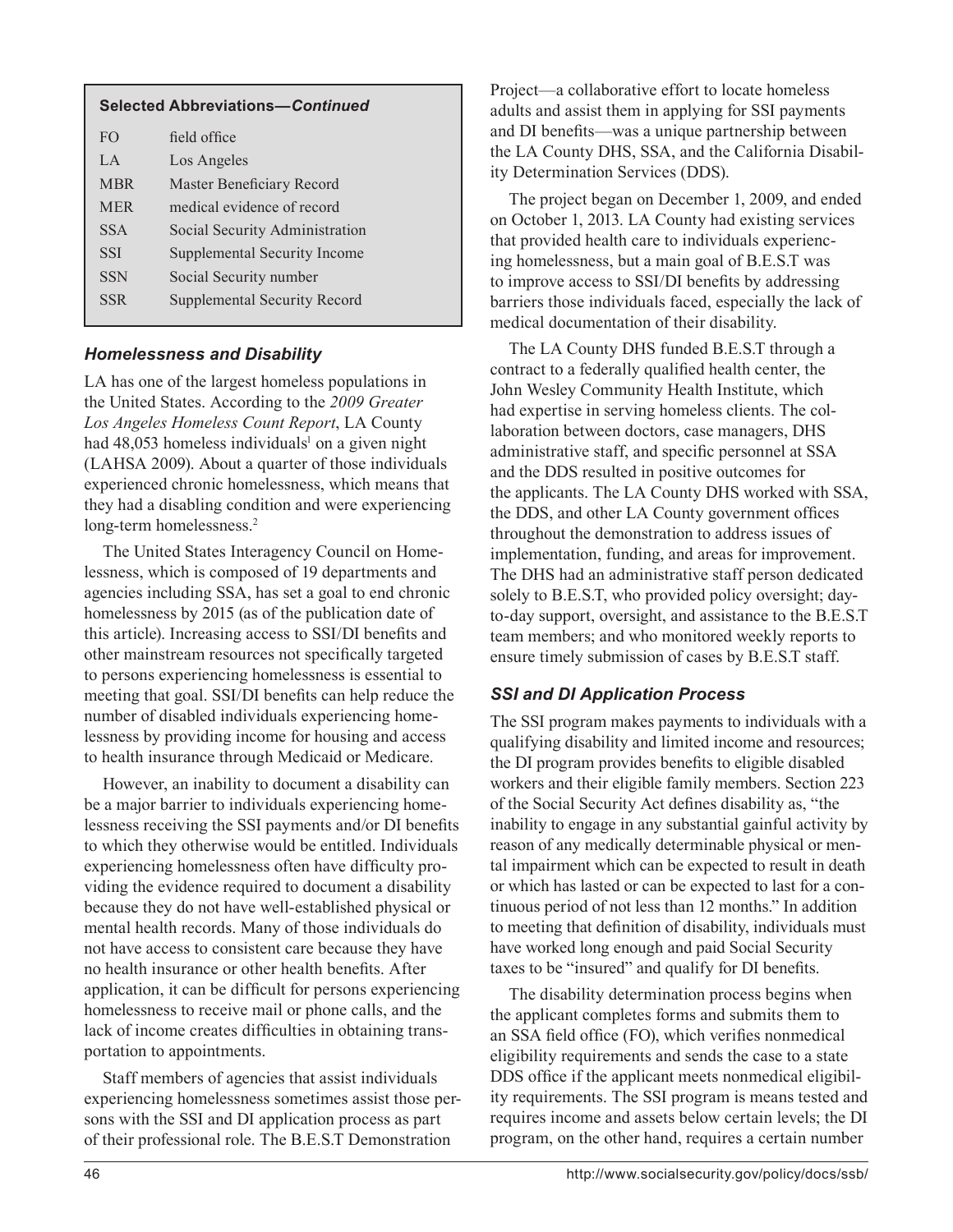of work credits based on yearly wages. The DDS makes a determination of disability based on medical evidence from the applicant's treating sources or from a consultative examination (CE)—that is, a physical or mental examination or test purchased by SSA. If the DDS determines that the applicant is not disabled, the applicant may request reconsideration, in which the DDS thoroughly reexamines all evidence used in the initial determination and any additional evidence or information submitted with the reconsideration appeal. If the applicant also receives a denial on a disability claim at the reconsideration level, he or she may request an appeal hearing before an administrative law judge. The applicant can also appeal to the following two higher levels: (1) the Appeals Council; and (2) by filing a civil suit in a federal district court, if the applicant does not agree with the Appeals Council's decision or the Council decides not to review the case.

## *B.E.S.T Application Process*

The B.E.S.T process did not change SSA's SSI or DI claims process, but it was designed to expedite the application process and address some of the application challenges for persons experiencing homelessness. For purposes of this study, we spoke with the following three groups of staff participants to obtain background information and feedback about the process followed by B.E.S.T: LA County employees and contractors, DDS employees, and FO employees. This was necessary because the SSA staff who examined the outcomes of the B.E.S.T applications did not design the demonstration project. We asked general and targeted questions on the following topics: organizational involvement and goals, operational changes over time, roles and responsibilities, project challenges, impressions, and recommendations. We obtained feedback through an electronic bulletin board,<sup>3</sup> which was a moderated online discussion; by e-mail; and through phone calls. (All references to the opinions and experiences of these groups later in the article refer to information obtained through these methods.)

The B.E.S.T Demonstration Project served streetbased and shelter-based homeless individuals, in addition to homeless persons living in transitional housing settings or in permanent housing for less than a year. B.E.S.T identified clients through street-based outreach and referrals. B.E.S.T was composed of a multidisciplinary team that included a project director, general physician, psychiatrist, four case managers, and outreach staff. That team provided case management, physical and mental health evaluation and

documentation, transportation resources, and coordination with SSA FOs. B.E.S.T shared information with various organizations (such as hospitals, medical clinics, mental health organizations, prisons, and homeless organizations) on how to refer clients to the demonstration project, and it accepted referrals from those organizations in LA County.

Based on the data collected through the homeless count, B.E.S.T established four site locations in different areas of LA County—El Monte, City of Bell, and two locations in LA. The goal was to establish sites to address areas of greatest need and to make B.E.S.T accessible countywide. The largest site was in Downtown LA in an area known as "Skid Row," as part of a federally qualified health center (Center for Community Health) that was already located there. The other sites were in a recuperative care and shelter program (Bell Shelter), a substance abuse treatment shelter facility (MJB Transitional Recovery), and a federally qualified health center about 20 miles east of the downtown area (Cleaver Family Wellness Clinic). Because those sites were community based, B.E.S.T was able to identify applicants and maintain contact with them using scheduled check-ins. In addition to providing physical and mental health evaluations to support the disability application, the John Wesley Community Health Institute provided ongoing care to individuals experiencing homelessness and scheduled most of the check-ins to occur concurrently with health care appointments.

B.E.S.T facilitated the completion of SSI and DI applications, including compilation of all forms and medical evidence needed for submission to SSA. The demonstration project assisted clients with applications at the initial and reconsideration level, and it referred them to public interest law firms if a hearinglevel appeal was needed.<sup>4</sup> B.E.S.T personnel submitted applications for SSI payments and DI benefits in person, by mail, and online, with completed forms and collected medical evidence. It assisted clients with the application process by completing the applications, obtaining medical evidence from other providers, providing physical and mental health evaluations and documentation, helping to find an appropriate representative payee, and coordinating with the FO.

In addition, B.E.S.T used an expedited process to obtain medical records requested from LA County DHS medical facilities.<sup>5</sup> Medical records from the prison system and other medical facilities can take months to obtain. When B.E.S.T requested applicants' DHS records, a team of trained registered nurses familiar with LA County DHS medical records gathered the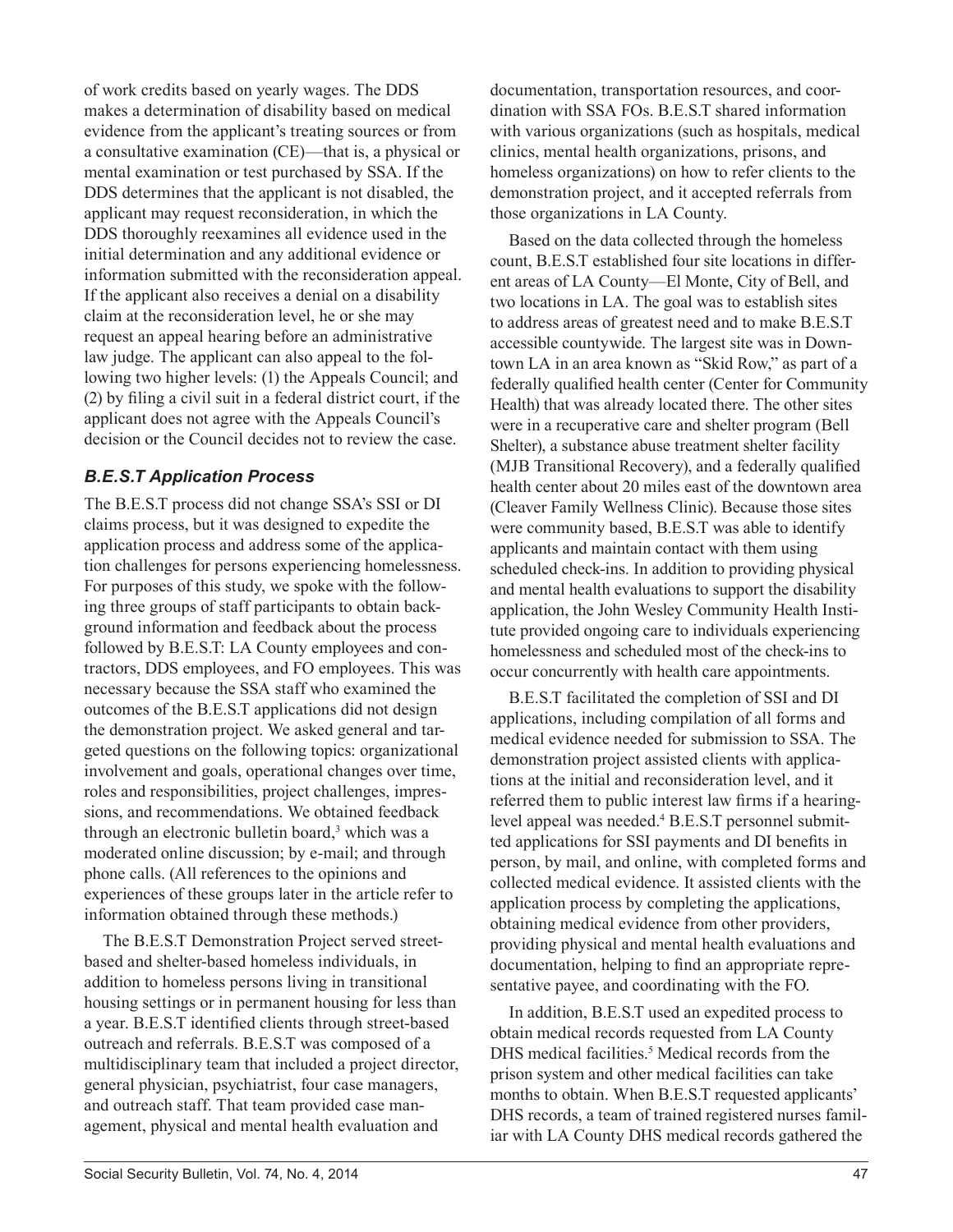information. The project also assisted clients by helping them find a place to stay and access to transportation.

Downtown LA, Huntington Park, Watts, and El Monte were the participating FOs. LA North, LA West, and Roseville were the participating DDS branch offices. SSA and DDS staff provided extensive and recurring training to the B.E.S.T Demonstration Project manager, front-line workers, and medical staff on the application filing process, eligibility factors, and completion of forms. DHS staff provided ongoing technical assistance to B.E.S.T and served as a liaison to SSA and the DDS. Social Security staff had an onsite presence at the downtown location for 3 months.

The DDS medical staff provided the B.E.S.T medical staff with training on SSA's evidentiary requirements. Because of that training, B.E.S.T applications were submitted with extensive staff comments, including observations about the applicant's condition, which assisted the DDS branch offices in the evaluation process.

At the FO, designated SSA claims representatives processed B.E.S.T cases. B.E.S.T staff had direct phone extensions of FO management and claims representatives participating in the project. The FO staff applied a specific combination of flags, messages, and unit codes to help the DDS branch offices identify cases as part of the B.E.S.T Demonstration Project. The FOs tracked those cases and sent reports to SSA's area office.

Contact between SSA, DDS employees, and B.E.S.T staff occurred as needed and varied greatly, from daily to once a week to twice a month. At times, DDS and B.E.S.T staff used conference calls to discuss claims statuses and to engage in doctor-to-doctor communication. That type of close contact, with frequent calls between professionals, is not a typical part of the disability determination process. If the DDS needed additional information to adjudicate a claim, it contacted B.E.S.T staff, who provided additional records.

## *Characteristics of B.E.S.T Applicants*

B.E.S.T applicants were not randomly selected from a larger group, and there was no comparison group for this evaluation. We recognize that B.E.S.T applicants are a particularly disadvantaged subpopulation of disability applicants, and the specific outcomes (that is, specific allowance rates) cannot be generalized to other populations. However, in some instances, this article compares B.E.S.T outcomes with published national averages to provide context about the typical disability application process and experience for a select group of applicants.

The characteristics of the B.E.S.T participants who applied for SSI, DI, or both from December 2009 through December 2012<sup>6</sup> are provided in Table 1. The participants were more likely to be male. Their mean age was 47, and almost 50 percent did not have a high school diploma. Less than 20 percent of the individuals who participated in B.E.S.T had any earnings history, and over 45 percent had previously applied for disability benefits. Eight percent had served in the military. Almost all of the participants applied for SSI, and about 90 percent had a mental condition as their primary impairment.7

## **Table 1. Characteristics of B.E.S.T applicants at the time of disability application, December 2009– December 2012**

| Characteristic              | Number | Percent     |
|-----------------------------|--------|-------------|
| Sex                         |        |             |
| Male                        | 766    | 67.5        |
| Female                      | 368    | 32.5        |
| Age group                   |        |             |
| Younger than 25             | 50     | 4.4         |
| $25 - 29$                   | 69     | 6.1         |
| $30 - 34$                   | 105    | 9.3         |
| $35 - 39$                   | 108    | 9.5         |
| $40 - 44$                   | 167    | 14.7        |
| 45-49 <sup>a</sup>          | 242    | 21.3        |
| $50 - 54$                   | 242    | 21.3        |
| 55-59                       | 125    | 11.0        |
| 60 or older                 | 26     | 2.3         |
| Education                   |        |             |
| 6th grade or less           | 39     | 3.4         |
| 7th through 11th grade      | 515    | 45.4        |
| High school                 | 433    | 38.2        |
| More than high school       | 133    | 11.7        |
| Unknown                     | 14     | 1.2         |
| Type of impairment          |        |             |
| Mental                      | 1,015  | 89.5        |
| Physical                    | 119    | 10.5        |
| Musculoskeletal             | 29     | 2.6         |
| Cardiovascular              | 15     | 1.3         |
| All other                   | 75     | 6.6         |
| Field office of application |        |             |
| Downtown LA                 | 798    | 70.4        |
| Watts                       | 178    | 15.7        |
| Huntington Park             | 104    | 9.2         |
| El Monte                    | 54     | 4.8         |
| Previous application        |        |             |
| Yes                         | 513    | 45.2        |
| No                          | 621    | 54.8        |
|                             |        | (Continued) |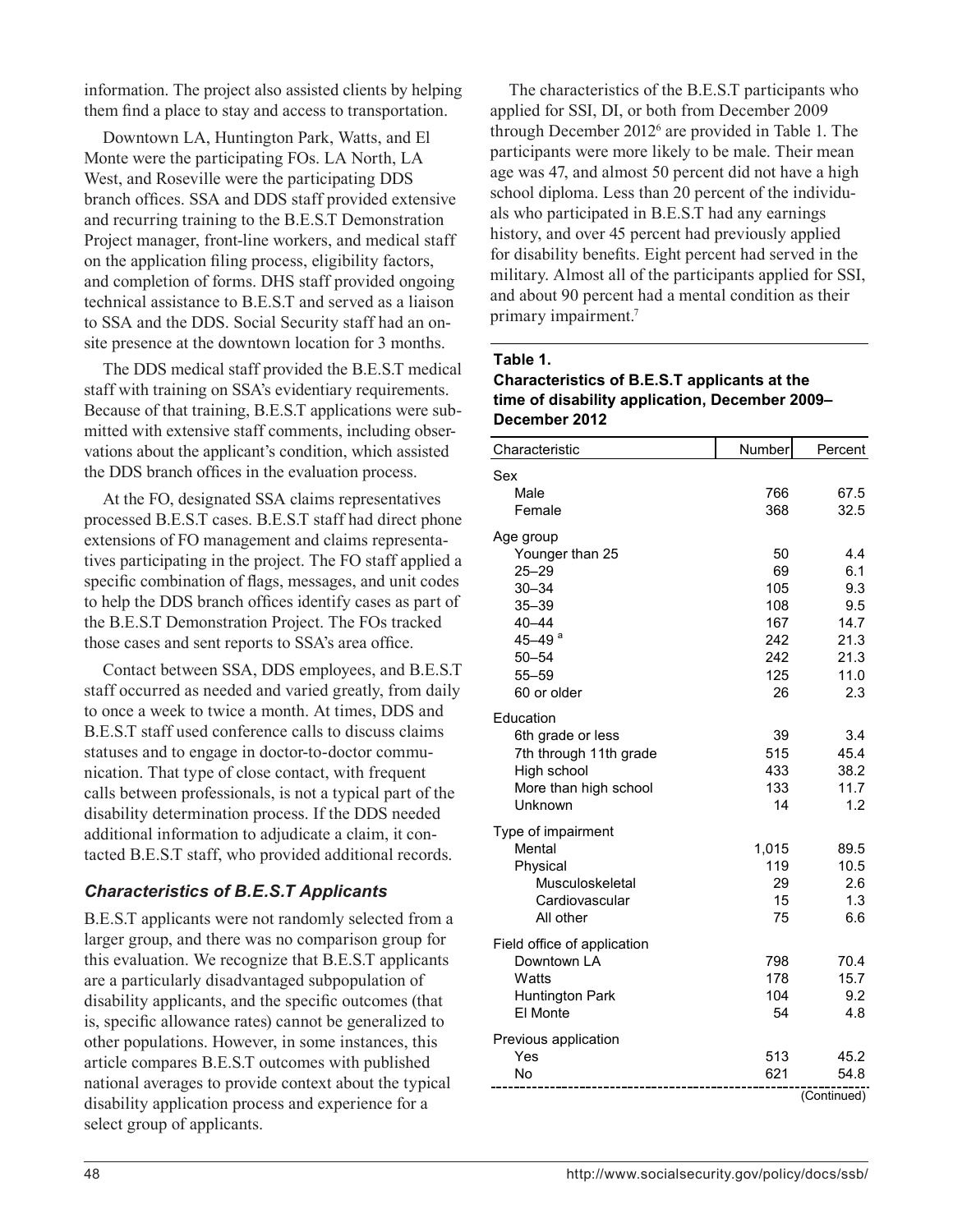### **Table 1.**

## **Characteristics of B.E.S.T applicants at the time of disability application, December 2009– December 2012—***Continued*

| Characteristic                                            | Number          | Percent             |
|-----------------------------------------------------------|-----------------|---------------------|
| Any earnings<br>Yes<br>No                                 | 220<br>914      | 19.4<br>80.6        |
| Earnings in a month<br>between 1999 and 2008<br>Yes<br>No | 145<br>989      | 12.8<br>87.2        |
| Military service<br>Yes<br>No                             | 95<br>1,039     | 8.4<br>91.6         |
| Type of claim<br>Concurrent<br>SSI only<br>DI only        | 366<br>763<br>5 | 32.3<br>67.3<br>0.4 |

SOURCE: SSA administrative records.

NOTES: B.E.S.T = Benefits Entitlement Services Team; DI = Disability Insurance; LA = Los Angeles; SSA = Social Security Administration; SSI = Supplemental Security Income.

a. The mean age was 47.

## *Methodology*

First, we verified SSA's regional office list of the Social Security numbers (SSNs) of B.E.S.T participants. Then, we used multiple administrative data sources to gather demographic and application data on B.E.S.T participants. Our methods for accomplishing those objectives, in addition to detailing the other data sources employed in this study, are discussed in the following two subsections.

## *Identification and Verification of B.E.S.T Participants*

SSA's regional office in San Francisco identified the names and SSNs of participants in the B.E.S.T Demonstration Project. We were able to verify that all names and SSNs matched SSA records. We extracted Master Beneficiary Record (MBR)<sup>8</sup> and Supplemental Security Record (SSR)<sup>9</sup> data for each of the SSNs provided and compared the names associated with each SSN in those records with participant names on the B.E.S.T list. If the name matched the SSN, we considered the SSN verified.

Of the 1,194 verified SSNs, we analyzed initial disability benefit applications filed from December 2009 through December 2012, totaling 1,175 cases. The

other 19 SSNs provided by the regional office included duplicates (that is, individuals who were seen in more than one FO), individuals who applied for SSI or retirement benefits based on age (not disability benefits), and those who applied for SSI/DI at the initial level *without* the assistance of B.E.S.T and subsequently applied for a reconsideration *with* the assistance of B.E.S.T. Of the 1,175 individuals B.E.S.T assisted with submitting their SSI and/or DI applications, 41 cases lacked a medical decision at the time of the analysis. Some of those cases had no decision for reasons of unknown whereabouts of the applicant, the applicant died, or the applicant withdrew his or her claim. Others were pending decisions or had a technical (not medical) denial for not meeting eligibility requirements.

The goal of the B.E.S.T Demonstration Project was to assist homeless individuals applying for SSI payments and/or DI benefits; therefore, our analysis focuses on the medical decisions of the 1,134 applications for disability benefits submitted at the initial level through B.E.S.T from December 2009 through December 2012.

## *Data Sources*

To describe the characteristics of B.E.S.T applicants and answer the three key research questions highlighted earlier in the article, we matched the list of 1,134 SSNs to the data available from SSA program records. Specifically, we matched SSNs to the following administrative records:

- Electronic Disability (eDib) claim file,
- Supplemental Security Record (for SSI applicants),
- Master Beneficiary Record (for DI applicants),
- Earnings Recording and Self-Employment Income System, and
- Veterans Benefits Administration database.

The eDib claim file maintains the information needed to make the determination of eligibility for benefits, including the name and SSN of the applicant, the application for benefits, supporting evidence and documentation, and correspondence between SSA and the applicant. The SSR and MBR provide historical accounts of the activity on an individual's payment record. The Earnings Recording and Self-Employment Income System contains summaries of every SSN holder's yearly earnings. The Veterans Benefits Administration database provides access to SSA staff for reviewing military discharge records pertinent to the disability application process for veterans.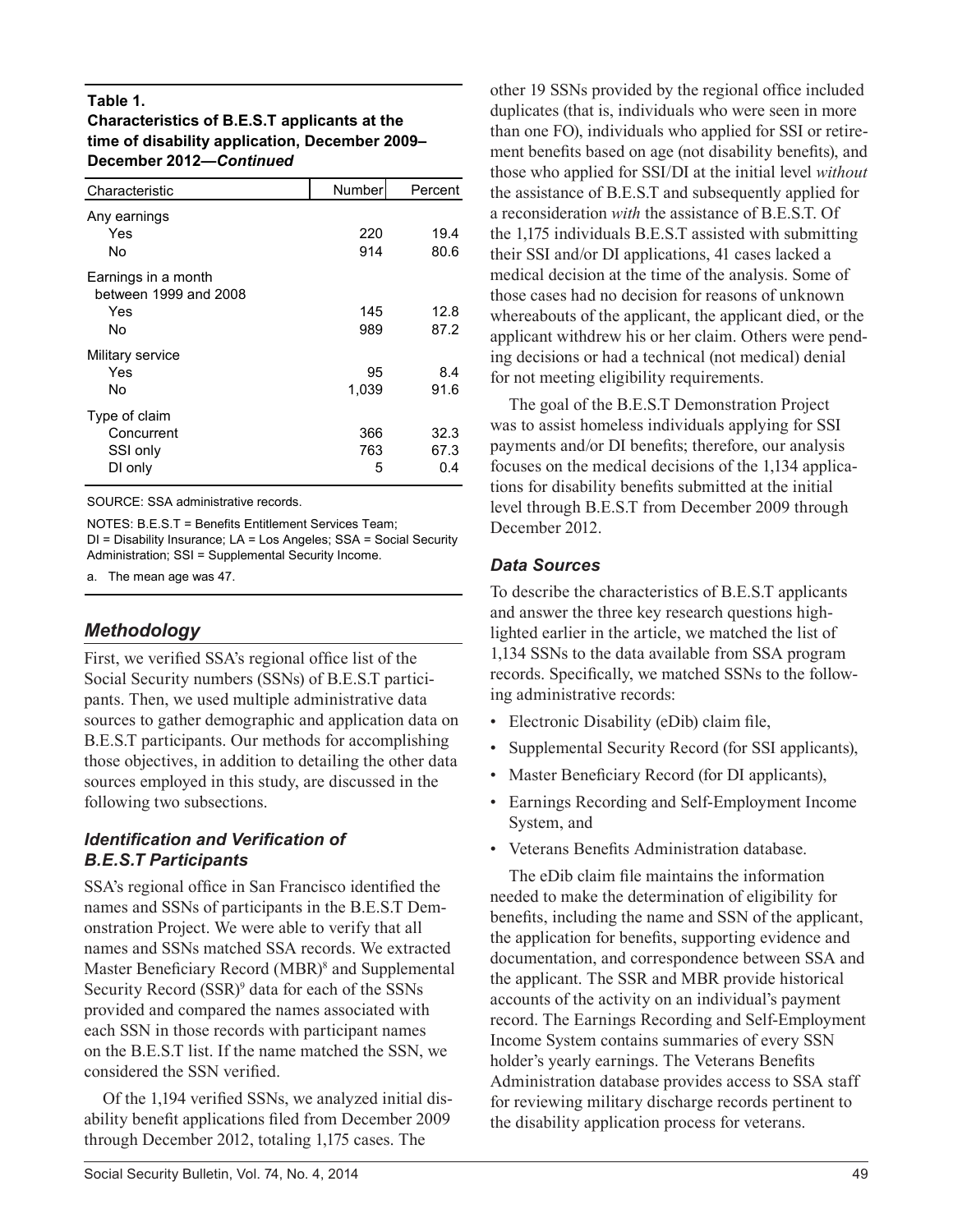In this section, we discuss the results obtained in this analysis pertaining to the three key research questions.

## *Research Question 1: What Were the Allowance Rates and Processing Times for B.E.S.T Applicants?*

B.E.S.T applicants had relatively high allowance rates, with a 90 percent final overall allowance rate. B.E.S.T applicants also had shorter than average processing times for initial decisions. Of the allowances, 76.8 percent were SSI only, 22.7 percent were concurrent awards for SSI and DI, and 0.5 percent were DI only. To put these allowance rates in perspective, average allowance rates for all SSI and DI applications at all adjudicative levels in 2010 were 46.6 percent and 57.3 percent, respectively (SSA 2013b, Table 69 and 2013a, Table 59).<sup>10</sup>

The allowance rates for the B.E.S.T applicants at each adjudicative level of the determination process are provided in Table 2. The first two levels of the decision process take place at the DDS. The allowance rate for B.E.S.T participants at the initial level was 84.7 percent. To put this in perspective, average initial allowance rates for SSI and DI applications in 2010 were 31.3 percent and 36.7 percent, respectively (SSA 2013b, Table 70 and 2013a, Table 60). Among the B.E.S.T initial allowances, 77.6 percent were SSI only, 22.2 percent were concurrent, and 0.2 percent were DI only. Of applicants who were denied at the initial level, 61.5 percent appealed to the reconsideration level, and the allowance rate at the reconsideration level was  $41.1$  percent.<sup>11</sup> Of those allowances, 65.9 percent were SSI only, 29.6 percent were concurrent, and 4.6 percent were DI only. The overall DDS allowance rate for B.E.S.T participants was 88.3 percent.

The third level of the decision process is a hearing with an administrative law judge. Of the claimants issued a denial from the DDS, only 22.6 percent requested a hearing, and 70 percent of the cases that went to the hearing level received a favorable decision. To put this in perspective, average hearing-level allowance rates for all SSI and DI applications in 2010 were 56.8 percent and 68.0 percent, respectively (SSA 2013b, Table 72 and 2013a, Table 62). Of B.E.S.T claimants with allowances at the hearing level, 52.4 percent were SSI only, 38.1 percent were concurrent, and 9.5 percent were DI only. This brought the final overall allowance rate to 90 percent.

## **Table 2.**

#### **Allowance rates for B.E.S.T cases at each adjudicative level, December 2009–December 2012**

| Level of decision          | Number of<br>decisions | Allowance<br>rate $(\%)$ |
|----------------------------|------------------------|--------------------------|
| <b>DDS</b>                 |                        |                          |
| $(1)$ Initial              | 1,134                  | 84.7                     |
| (2) Reconsideration $a, b$ | 107                    | 41.1                     |
| Total                      | 1,134                  | 88.3                     |
| <b>ODAR</b>                |                        |                          |
| (3) Hearing                | 30                     | 70.0                     |
| Overall <sup>c</sup>       | 1,134                  | 90.0                     |

SOURCE: SSA administrative records.

NOTES: B.E.S.T = Benefits Entitlement Services Team; DDS = Disability Determination Services; ODAR = Office Of Disability Adjudication and Review; SSA = Social Security Administration.

- a. SSA electronically flagged 6 percent of B.E.S.T applications as falling under the Disability Redesign Prototype Model, in which an appeal for a hearing is the first step in the appeals process and there is no reconsideration step.
- b. The 107 cases that went to the reconsideration step included 4 cases that received an allowance at the initial level, but chose to appeal some aspect of the initial decision.
- c. The total number of decisions equals the number of initial and overall DDS decisions because every B.E.S.T applicant had an initial application.

A high number of B.E.S.T claims were allowed at step 3 of the disability determination process, the first step that can result in an allowance. This indicates that many B.E.S.T applicants had some of the most highly disabling impairments.<sup>12</sup>

Wixon and Strand (2013) document how the steps of the determination process and the basis for medical eligibility decisions are identifiable in SSA administrative data. The agency uses a five-step sequential evaluation process to decide whether an individual is disabled.<sup>13</sup> That process evaluates whether the individual is performing work (step 1), whether the individual's impairment is severe (step 2), whether the impairment meets or equals SSA's listing of impairments (step 3), whether the individual can perform his or her past work (step 4), or whether the individual can perform any work in the national economy (step 5). Applicants who are working and engaging in substantial gainful activity (SGA)<sup>14</sup> are denied at step 1 without any consideration of medical criteria; those without severe impairments are denied at step 2; and those with the most highly disabling impairments are allowed at step 3, based on medical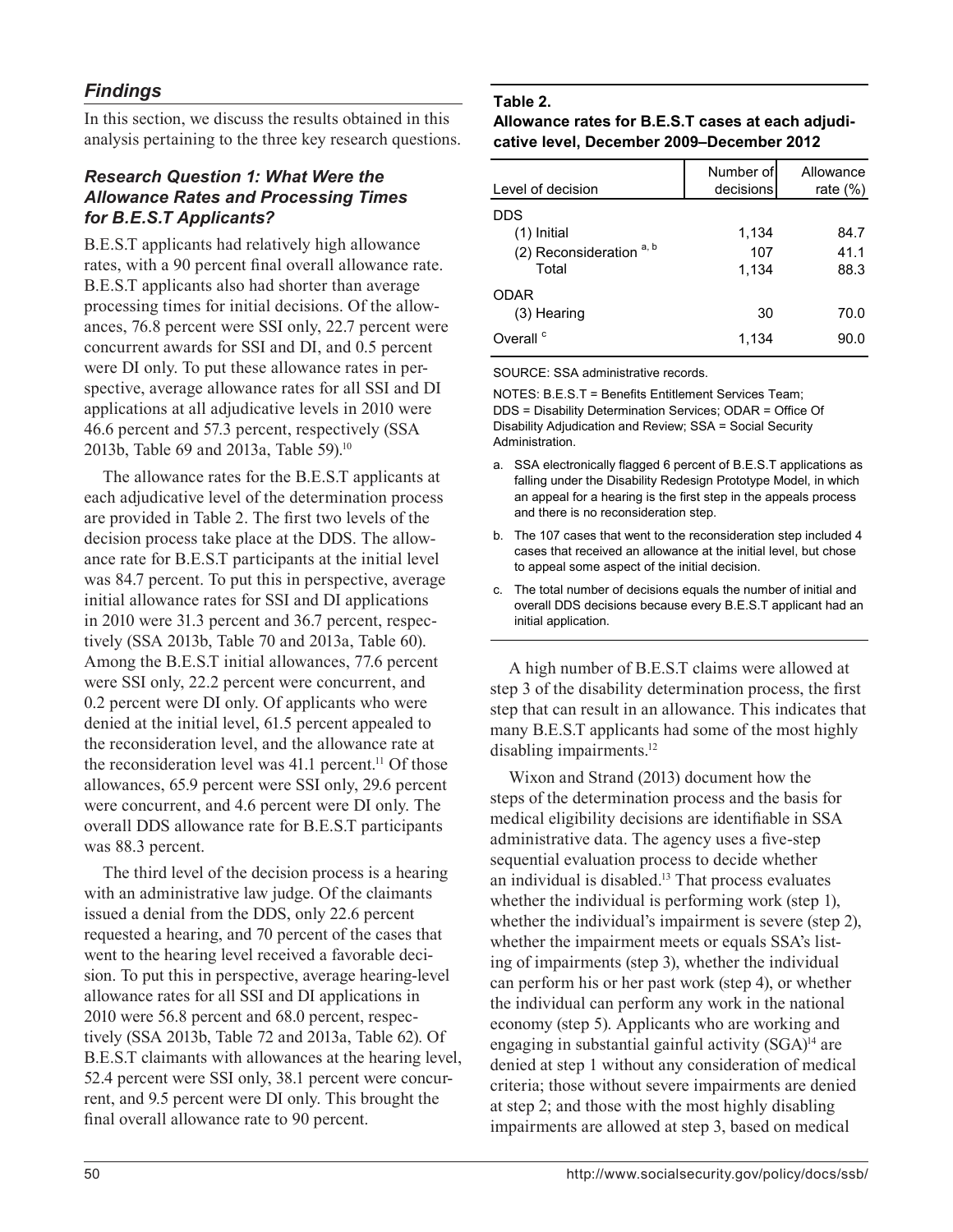criteria. Step 4 can result in a denial only and involves an analysis of whether the applicant can do the work activities involved with his or her past work. Step 5 can result in an allowance or a denial and involves an analysis of whether the applicant can do any work in the national economy.

Table 3 presents the distribution of B.E.S.T claims, classified by the evaluation step at which SSA made the final disability decision (after any appeals).<sup>15</sup> After all appeals, 65.6 percent of all B.E.S.T claims were allowed at step 3, accounting for 72.9 percent of all allowances. More than two-thirds of all claims (67.3 percent) were decided without the need for an evaluation of medical-vocational factors (steps 4 and 5), although, as expected, the majority of denials did require a medical-vocational evaluation. Generally, allowances for SSI applications at step 3 account for nearly a third of SSI cases (SSA 2013b).

Most of the B.E.S.T allowances were for SSI only or concurrent awards for SSI payments and DI benefits.<sup>16</sup> The mean first regular monthly SSI payment amount for those recipients was \$809.58, and both the median and mode of that payment amount was \$856.40. That included the California state supplement, which is currently \$156.40 per month. The mean federal payment amount (excluding the state supplement) that B.E.S.T participants received for their first payment was \$623.97. Both the median and mode of that payment amount was \$674.00.

For B.E.S.T participants in current-pay status as disabled-worker DI beneficiaries in October 2013,<sup>17</sup> the

#### **Table 3.**

**Final decision for B.E.S.T cases, by the last step of the disability determination process, December 2009–December 2012 (in percent)**

| Disability                      |           |        |       |
|---------------------------------|-----------|--------|-------|
| determination step <sup>a</sup> | Allowance | Denial | Total |
| $\overline{2}$                  |           | 1.7    | 1.7   |
| 3                               | 65.6      |        | 65.6  |
| 4                               |           | 1.5    | 1.5   |
| 5                               | 24.4      | 5.6    | 30.0  |
| Other <sup>b</sup>              |           | 1.2    | 1.2   |
| Total                           | 90.0      | 10.0   | 100.0 |

SOURCE: SSA administrative records.

NOTES: B.E.S.T = Benefits Entitlement Services Team; SSA = Social Security Administration; . . . = not applicable.

- a. Omits step 1 (financial eligibility).
- b. Includes insufficient evidence, failure to submit to a consultative examination, and drug abuse or alcoholism that was material to the determination of disability.

average monthly payment amount was \$809.34. The DI benefits received were lower than the average of \$1,158.49 per month for disabled workers in California in 2012 (SSA 2013a, Table 16).<sup>18</sup> Other family DI benefits associated with the SSNs of B.E.S.T participants included spouse benefits and child benefits. Spouses and children were not B.E.S.T participants, but received payments because of the B.E.S.T allowances. Three individuals received spousal benefits, in monthly amounts of \$118.00; \$1,000.00; and \$1,338.00. Thirty-four individuals received child benefits, and the median monthly benefit amount for children was \$174.50.

SSA assigns a representative payee for beneficiaries who are not capable of managing their SSI/DI benefits. Generally, a family member or friend of the beneficiary serves as the representative payee, but professional organizations can also serve as payees. Despite the high percentage of mental disabilities among allowed B.E.S.T applicants, only about 13 percent had representative payees, which is lower than expected.

For B.E.S.T participants, the average processing time for an initial decision was 45.5 days. For a medical determination, we calculated DDS processing time at the initial level as the time between the date the initial disability application was transmitted from the FO to the DDS and the decision date, not including reconsiderations at the DDS for participants who were appealing.19 Using that measure, the average initial processing time for all disability claims nationally from December 2009 through December 2012 was 90 days (refer to the chart below).

#### **Chart.**

#### **Average initial processing time for all disability claims nationally, December 2009–December 2012**



SOURCE: SSA administrative records.

NOTES: B.E.S.T = Benefits Entitlement Services Team; SSA = Social Security Administration.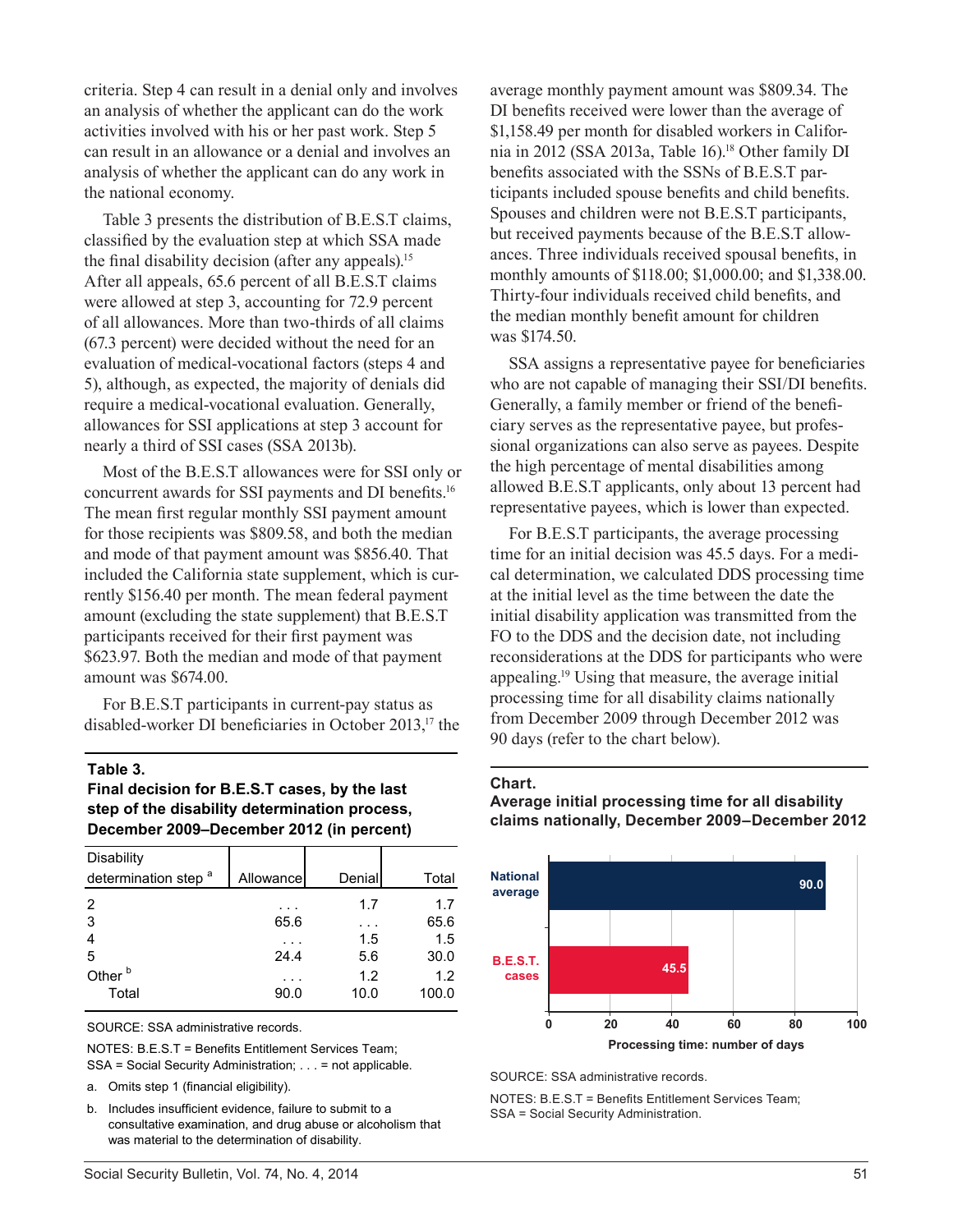## *Research Question 2: What Combination of Internal and External Methods Supported the B.E.S.T Application Process?*

In examining the B.E.S.T cases, we found three practices that occurred at a high rate and correlated with the improved outcomes for B.E.S.T participants. First, B.E.S.T applicants' electronic disability folders were more likely to have one or more flags for expedited handling. Second, B.E.S.T applicants were very likely to have an authorized representative. Finally, B.E.S.T applicants were very likely to provide medical evidence at the time of application. All three of those practices were promoted by the B.E.S.T process and facilitated collaboration across organizations.

All of the B.E.S.T disability folders had at least one electronic flag, and the majority of folders had more than one. There are multiple types of flags, many of which identify the case for priority handling, and flags are not mutually exclusive. Each folder can only have one flag of each type. It is quite likely that the involvement of B.E.S.T alerted SSA staff to those special situations so that the agency could trigger any applicable special-case handling procedures.

About 78 percent of the B.E.S.T disability folders had a flag to indicate homelessness, 90 percent had a flag to indicate a representative's involvement, and 34 percent had a flag to indicate that special handling was required (Table 4). Three additional flags were

#### **Table 4.**

#### **Percentage of B.E.S.T disability folders that received specific electronic flags, December 2009–December 2012**

| Type of flag               | Percent |
|----------------------------|---------|
| Homeless                   | 78.1    |
| Representative involvement | 90.1    |
| Special handling           | 34.2    |
| Prototype                  | 5.4     |
| Dire need                  | 1.9     |
| Presumptive disability     | 0.5     |
| Other <sup>a</sup>         | 72      |
|                            |         |

SOURCE: SSA administrative records.

NOTES: Flags are not mutually exclusive.

B.E.S.T = Benefits Entitlement Services Team; SSA = Social Security Administration.

a. Flag categories with "Other" as the flag type: acquired immunodeficiency syndrome, class action/court, Congressional inquiry, critical, homicidal/potential violent, institutionalized prerelease, special Title II disability workload, subsequent claim, suicide threat, terminal illness, military casualty, and unknown.

common on B.E.S.T disability folders: Prototype, <sup>20</sup> dire need, and presumptive disability.<sup>21</sup>

In addition to the flagging procedures, the FOs identified B.E.S.T cases using special messages (for example, "B.E.S.T Project Claim") and unit codes (for example, BEST) to help the DDS identify cases as part of the B.E.S.T Demonstration Project.

B.E.S.T provided authorized representative services to their clients free of charge. About 98 percent of applicants had an authorized representative on record at some point in the application process. SSI and/or DI applicants were able to choose to have an authorized representative act on their behalf. Those representatives were able to obtain information from SSA about the claim, give the agency evidence to support the claim, and represent the applicant at interviews and hearings. In interviews with FO and DDS employees, B.E.S.T's role as authorized representatives was found to be a very helpful aspect of the demonstration project.

Consideration of objective medical evidence is a key component of the disability evaluation process. Typically, SSA requests evidence from the applicant's own medical sources, which is called medical evidence of record (MER). The applicant or authorized representative can also provide medical evidence to SSA. When the evidence received is inadequate to determine disability, SSA will purchase a CE to obtain the necessary evidence.

According to SSA records, 85.5 percent of B.E.S.T claims had evidence supplied by the applicant or authorized representative. About 64 percent of all B.E.S.T applications had MER. Twenty percent had a CE report, compared with the national average of 48 percent for initial-level disability claims in 2010 (SSAB 2012). One possible explanation for the low rate of CEs is that only eight applicants neither supplied evidence nor provided MER.

About a third (34.4 percent) of the applications were decided based on the evidence supplied by the authorized representative or applicant (that is, there was no MER or CE). For those cases, SSA did not need to request any additional medical evidence. MER and CEs take time to obtain, so a reduction in the number of MER requests and CEs can result in a faster decision for the applicant. In addition, when supplied evidence negates the need for additional MER and CEs, it results in cost savings for SSA (that is, the fees paid to medical providers for evidence).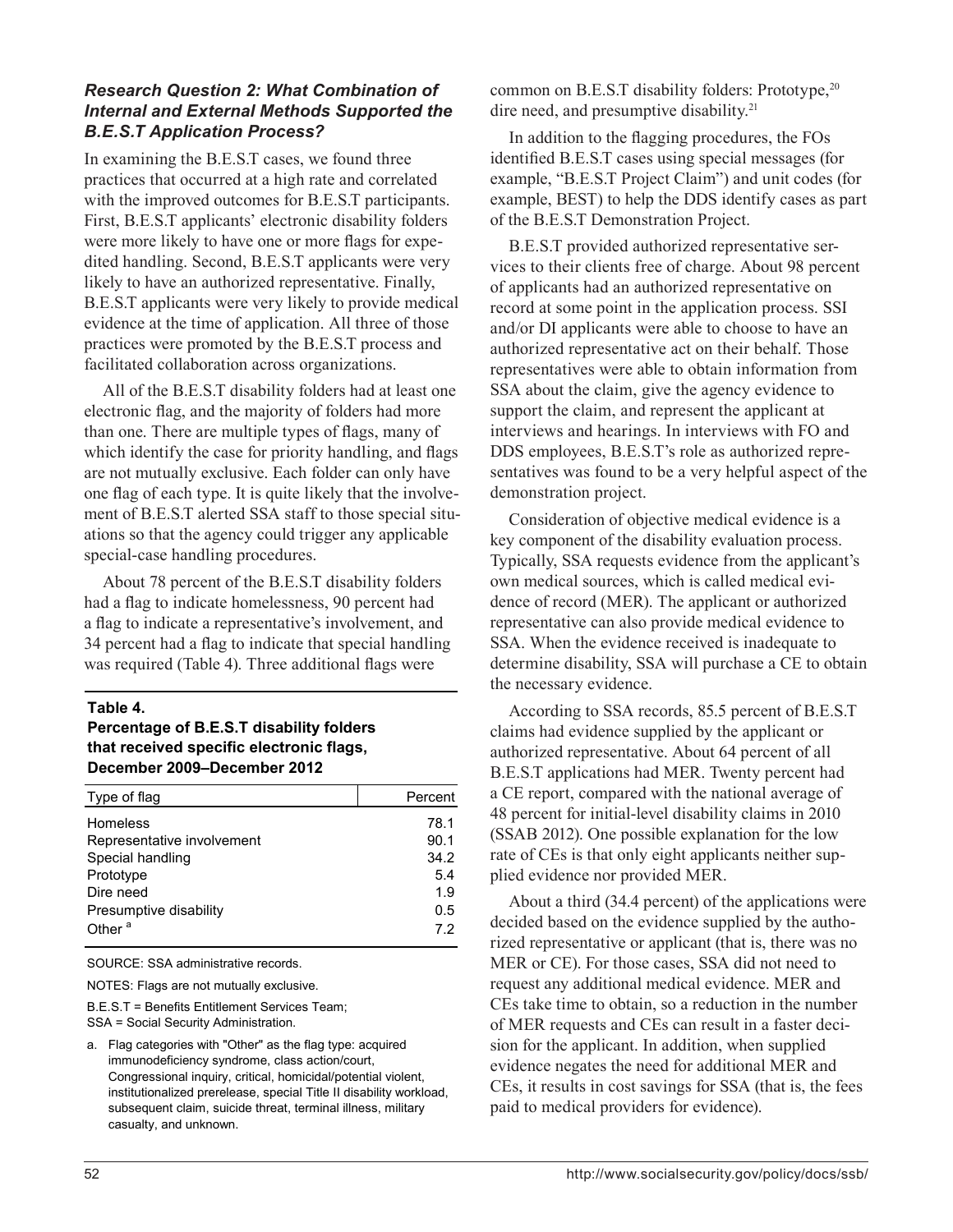Table 5 shows the distributions of B.E.S.T applications across all possible combinations of types of medical evidence. B.E.S.T obtained medical evidence from other providers and had medical staff provide physical and mental health evaluations and documentation for the SSI/DI applications. The B.E.S.T process required submitting evidence along with the completed application forms to the FO, so those cases were more fully developed when the DDS received them than what would have been typical. The DDS did not have to spend as much time obtaining evidence for those cases, allowing for quicker decision making. The direct communication between B.E.S.T staff, SSA, and the DDS also decreased processing delays.

## *Research Question 3: What Characteristics of B.E.S.T Applications Increased the Likelihood of an Allowance?*

Table 6 provides an overview of the application characteristics that were correlated with a higher likelihood of allowance. As discussed earlier, SSA staff adds electronic flags to the disability folder to identify special-case handling situations. For the B.E.S.T cases, the presence of more than one flag on an applicant's disability folder increased the likelihood of an individual receiving an allowance. The allowance rate for cases with a single flag was 71.7 percent, while the rate for cases with more than one flag was 88 percent or higher.

As previously discussed, almost all of the B.E.S.T applicants appointed an authorized representative who remained in contact with SSA on their behalf.

#### **Table 5.**

**Percentage distribution of B.E.S.T applications across all combinations of types of medical evidence, December 2009–December 2012**

|                                            | Evidence supplied |             | Medical evidence<br>of record |             |
|--------------------------------------------|-------------------|-------------|-------------------------------|-------------|
| Source of evidence                         | Yes               | No          | Yes                           | No          |
| Consultative<br>examination<br>Yes<br>No   | 16.4<br>69.1      | 3.6<br>10.9 | 18.0<br>45.6                  | 2.0<br>34.4 |
| Medical evidence<br>of record<br>Yes<br>No | 49.8<br>35.7      | 13.8<br>0.7 |                               |             |

SOURCE: SSA administrative records.

NOTES: B.E.S.T = Benefits Entitlement Services Team; SSA = Social Security Administration; … = not applicable. Applicants with an authorized representative had a much higher allowance rate than those without one.

As stated earlier, a very high percentage of B.E.S.T claims had evidence supplied by the claimant or an authorized representative. B.E.S.T claims with supplied evidence had a very high allowance rate (91.3 percent), which was about 10 percent higher than that for claims without supplied evidence. Conversely, the allowance rate for claims with MER was about 10 percent lower than that for claims without MER (86.5 percent and 96.1 percent, respectively). The allowance rate for claims with CEs was about 25 percent lower than that for claims without CEs (70.5 percent and 94.9 percent, respectively).

Individuals with an earnings history were more likely to be allowed for benefits than those with no earnings history (93.2 percent compared with 89.3 percent).

In addition to the characteristics shown in Table 6, we evaluated two additional characteristics—recent

#### **Table 6.**

## **Number of applicants and allowance rates, by B.E.S.T application characteristics, December 2009–December 2012**

| Characteristic                          | Number of<br>applicants | Allowance<br>rate $(\%)$ |
|-----------------------------------------|-------------------------|--------------------------|
| Number of flags on<br>disability folder |                         |                          |
| 1                                       | 113                     | 71.7                     |
| $\overline{c}$                          | 741                     | 92.7                     |
| 3                                       | 252                     | 90.5                     |
| $\overline{\mathbf{4}}$                 | 25                      | 88.0                     |
| 5                                       | 3                       | 100.0                    |
| Authorized representative               |                         |                          |
| Yes                                     | 1,108                   | 90.8                     |
| <b>No</b>                               | 26                      | 57.7                     |
| Medical evidence<br>Supplied evidence   |                         |                          |
| Yes                                     | 970                     | 91.3                     |
| <b>No</b>                               | 164                     | 82.3                     |
| Medical evidence on record              |                         |                          |
| Yes                                     | 721                     | 86.5                     |
| No                                      | 413                     | 96.1                     |
| Consultative examination                |                         |                          |
| Yes                                     | 227                     | 70.5                     |
| No                                      | 907                     | 94.9                     |
| Any earnings on record                  |                         |                          |
| Yes                                     | 220                     | 93.2                     |
| No                                      | 914                     | 89.3                     |

SOURCE: SSA administrative records.

NOTES: B.E.S.T = Benefits Entitlement Services Team; SSA = Social Security Administration.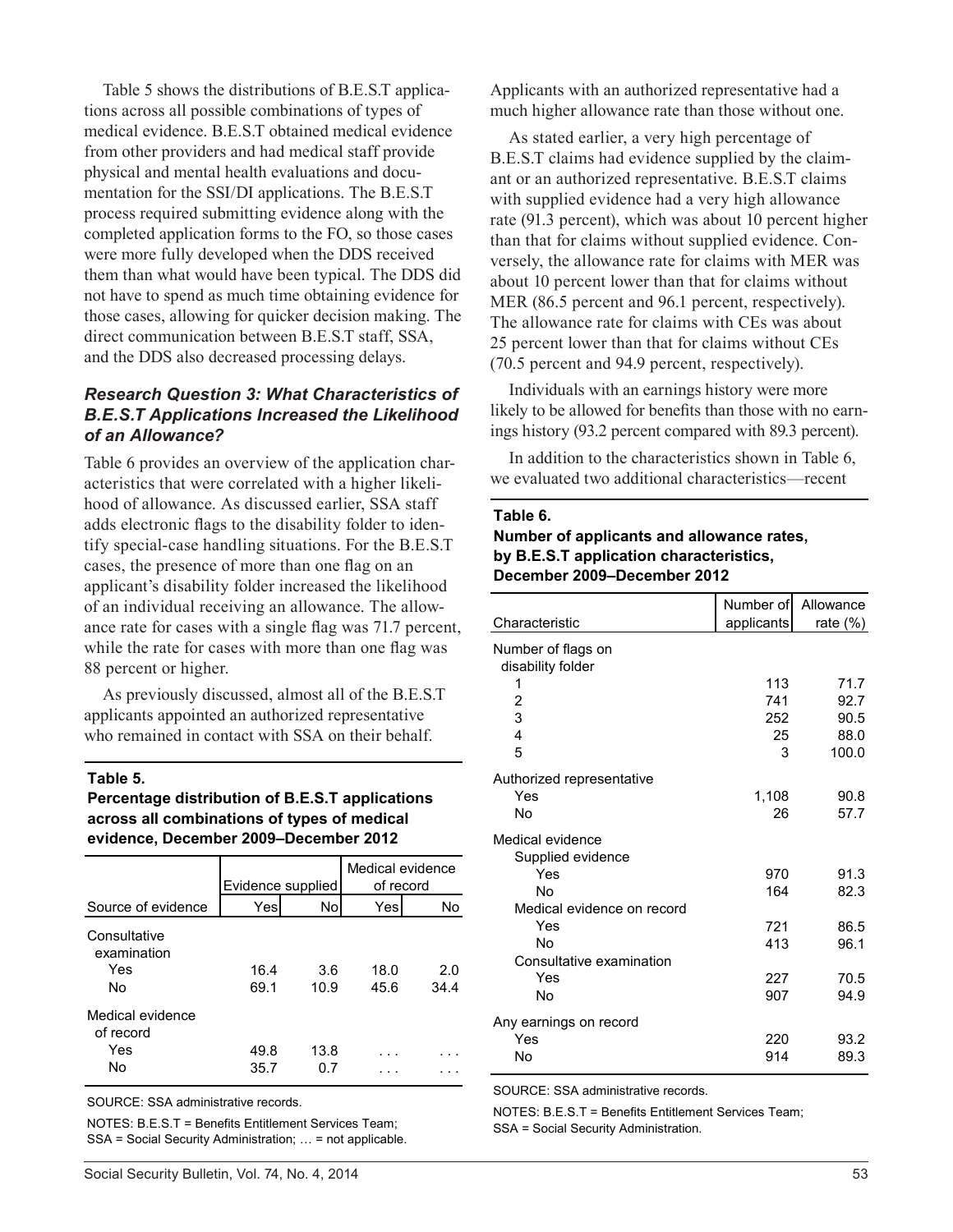earnings history and previous applications—for which we found no significant differences in allowance rates between applications with and without those characteristics. The allowance rate differential between persons with a recent earnings history (92.4 percent) and those without (89.7 percent) was not statistically significant.

B.E.S.T applicants with a previous application had a 91.0 percent allowance rate, while applicants without a previous application had an 89.2 percent allowance rate. However, these percentages are likely affected by the fact that SSA only has complete electronic data on initial cases beginning in 2006. That circumstance limited our ability to examine outcomes of any previous applications from B.E.S.T applicants. Although almost half of all B.E.S.T applicants had a previous application on record, we only had decision data on about half of those cases. Of the cases for which we had decision data, 32 percent of the original application's initial denials were due to either providing insufficient evidence (23.3 percent) or failure or refusal to submit to a CE (8.6 percent).

## *Conclusion*

The goal of the B.E.S.T Demonstration Project was to address common barriers to receiving disability benefits for individuals experiencing homelessness, including the lack of medical evidence and difficulty navigating the disability application process. B.E.S.T staff addressed those barriers by serving as their clients' authorized representatives and providing medical evidence with completed applications. Over 1,000 individuals experiencing homelessness in LA County are now receiving benefits, which they may use for housing and other needs.

The project team successfully targeted the limited resources provided through its funding to identify individuals most likely to be eligible for benefits and to help them to access those benefits. B.E.S.T cases disproportionally met the listings, suggesting that many applicants had impairments that clearly met or exceeded the level of severity that defines disability in the Social Security Act. The vast majority of applicants had a mental impairment and no work history, and almost half of them had no high school diploma.

According to available data, a large portion of B.E.S.T applicants had applied for benefits previously and were denied because of either providing insufficient evidence or failing to submit to a CE. However, with the support provided by B.E.S.T, those individuals' claims were processed differently, resulting in

very different outcomes. The allowance rate was much higher than what would have been typical, and the DDS processed the cases in about half the usual time taken for processing disability cases. Most of the B.E.S.T allowances were for SSI only or concurrent awards for SSI and DI benefits.

In addition to contributing to increased access to disability benefits for applicants, the project reduced the number of SSA resources required to process applications. Many of the applicants had been unsuccessful with their previous applications, and without the assistance of B.E.S.T, they may have also been unsuccessful with their recent applications and could have applied repeatedly for benefits for which they were eligible. It is to both the claimant's and SSA's advantage to eliminate the need to process additional initial applications. B.E.S.T also provided medical evidence early in the claims process—which often eliminated SSA's need to pay for costly MER and CEs—and saved SSA and/or the claimant the time required to obtain that additional medical evidence.

The feedback we received from FO and DDS employees who were actively involved with B.E.S.T suggests that they found the demonstration project worthwhile and beneficial. The participating employees found B.E.S.T to be helpful and cited providing physical and mental health evaluations as "extremely helpful." They also found B.E.S.T's efforts in completing forms, obtaining medical evidence from available non-B.E.S.T sources, and serving as authorized representatives to be helpful. SSA and DDS employees' overall impression of the B.E.S.T initiative was that it was effective—citing the completeness of submitted applications, the quick decisions made on the claims, and the high allowance rates.

## *Notes*

*Acknowledgments:* The authors thank Leepi Shimkhada from the LA County Department of Health Services for providing background information on the B.E.S.T Demonstration Project. They also thank SSA's Office of Communications for creating and moderating the electronic bulletin board tool used to gather feedback from workers involved with the demonstration project. Lastly, the authors thank the numerous colleagues in SSA's Office of Retirement and Disability Policy who reviewed the countless drafts of this article.

<sup>1</sup> Individuals were considered homeless if they met the Department of Housing and Urban Development's definition of homelessness, which includes residing in places not meant for human habitation, emergency shelters, or transitional housing for homeless persons.